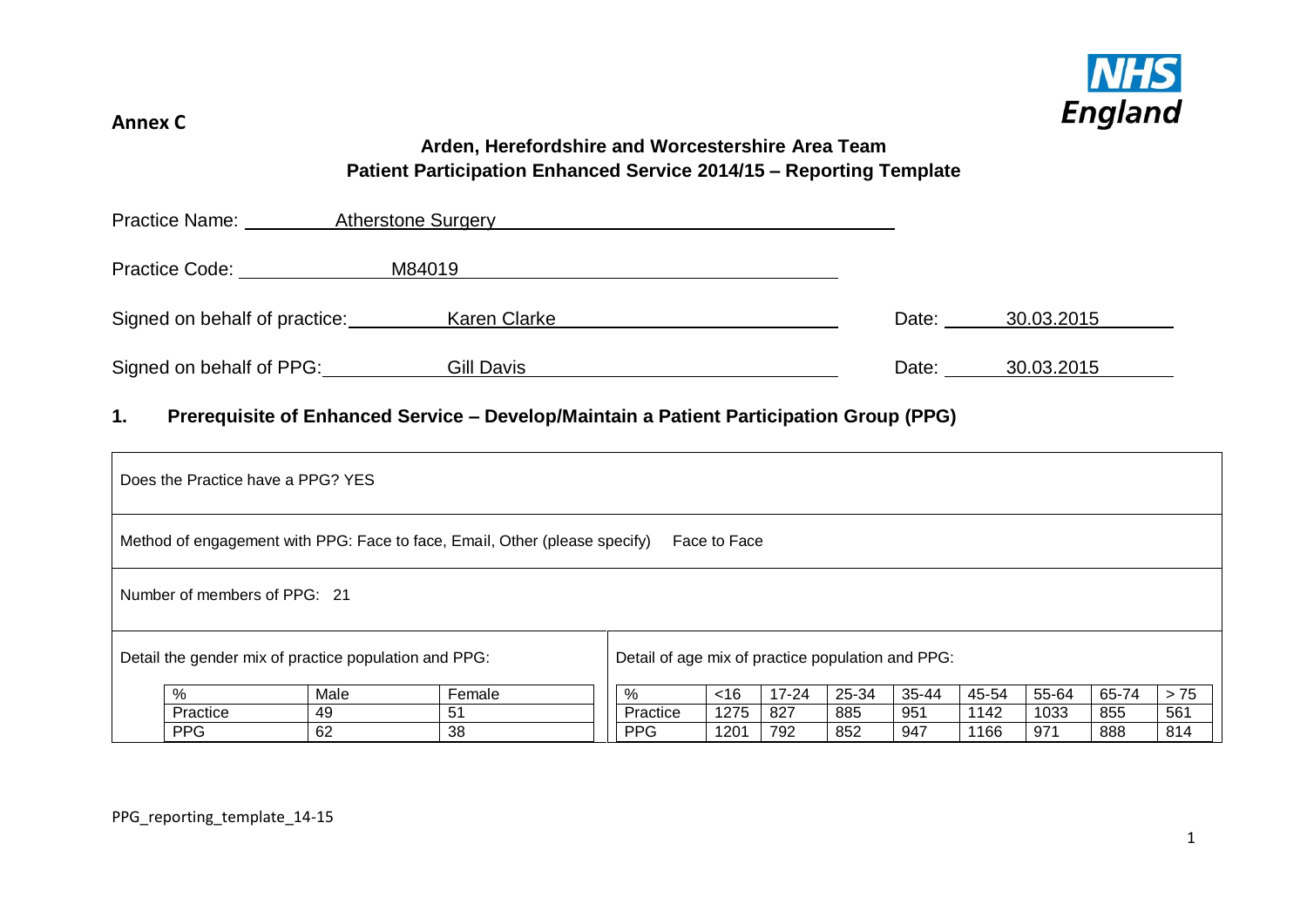

|            | White          |              |                             |                     |                           | Mixed/ multiple ethnic groups |              |                 |                                       |      |              |
|------------|----------------|--------------|-----------------------------|---------------------|---------------------------|-------------------------------|--------------|-----------------|---------------------------------------|------|--------------|
|            | <b>British</b> | <b>Irish</b> | Gypsy or Irish<br>traveller | Other<br>white      | White &black<br>Caribbean | African                       | White &black | White<br>&Asian | Other<br>mixed                        |      |              |
| Practice   |                |              |                             |                     |                           |                               |              |                 |                                       |      |              |
|            |                |              |                             |                     |                           |                               |              |                 |                                       |      |              |
|            |                |              |                             |                     |                           |                               |              |                 |                                       |      |              |
| <b>PPG</b> |                |              |                             | Asian/Asian British |                           |                               |              |                 | Black/African/Caribbean/Black British |      | Other        |
|            | Indian         |              | Pakistani                   | Bangladeshi         | Chinese                   | Other<br>Asian                | African      | Caribbean       | Other<br><b>Black</b>                 | Arab | Any<br>other |
| Practice   |                |              |                             |                     |                           |                               |              |                 |                                       |      |              |

Describe steps taken to ensure that the PPG is representative of the practice population in terms of gender, age and ethnic background and other members of the practice population:

Ethnic background of our practice population is largely unknown, other than to say that we have very few ethnic minority families at the practice.

We have had a PPG for 15 + years now and have always ensured that our population is well represented. When we have a vacancy or felt we need extra members we have actively advertised both externally and within the practice. Our current PPG is made of up of the following;

Gill Davis – Chairman – patient rep/town council Mary Daft - Older People's Forum Barry Stinton - Patient

PPG reporting template 14-15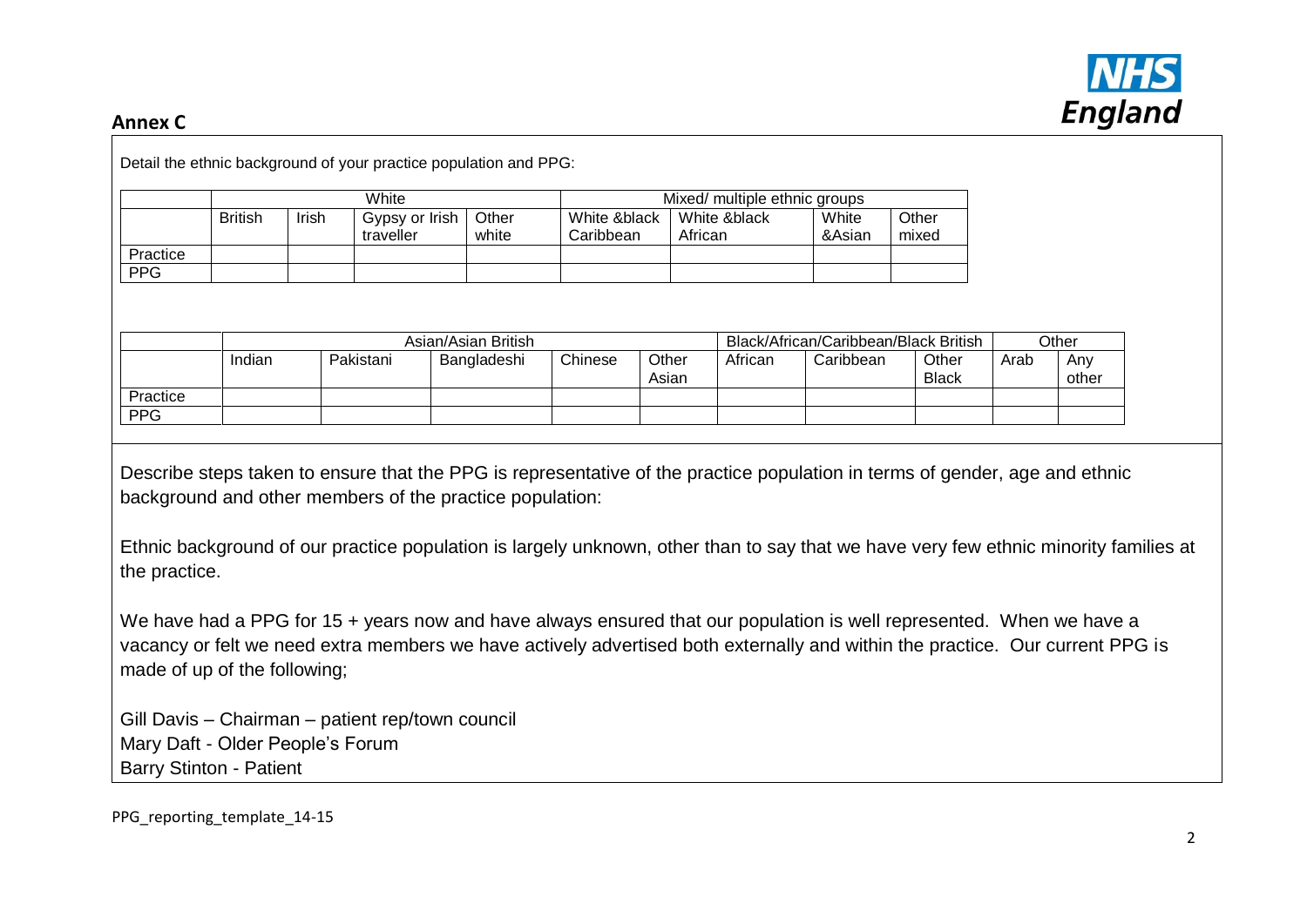



Denise Clews – Patient/Town Council Ray Jarvis – Patient/Town Council Bryan May – Patient Bryan Hamson - Patient Derek Pickard – Patient/Borough Council Kelvin Iron - Learning Difficultie Representative Ann Ball - District Nurse Roy Taylor – Patient/Vice Chair Ged Fisher - Patient Karen Clarke – Practice Rebecca Bucknal – Practice Lesley Waters – Nurse Practitioner - Practice Drs Winward, Thomson, Mullick, Weston, Bone and Gooding

The Practice welcomes new interest in becoming a member of the PPG and although our population is very well represented we do have vacancies for a representative of young mums, young people and those suffering with mental health problems. 'Adverts' and requests for new members are regularly put on the notice board. We have involved our staff who run our baby clinic in the recruitment drive for young mums, advertised on our dedicated notice board for young people and discussed representation with the Respect Yourself staff in the hope that they may be able to drum up some interest. A mental health champion on the group would be a great bonus but to date, despite calls for carers and or patients themselves we have been unsuccessful.

Anyone who may be interested should contact the Practice Manager in the first instance.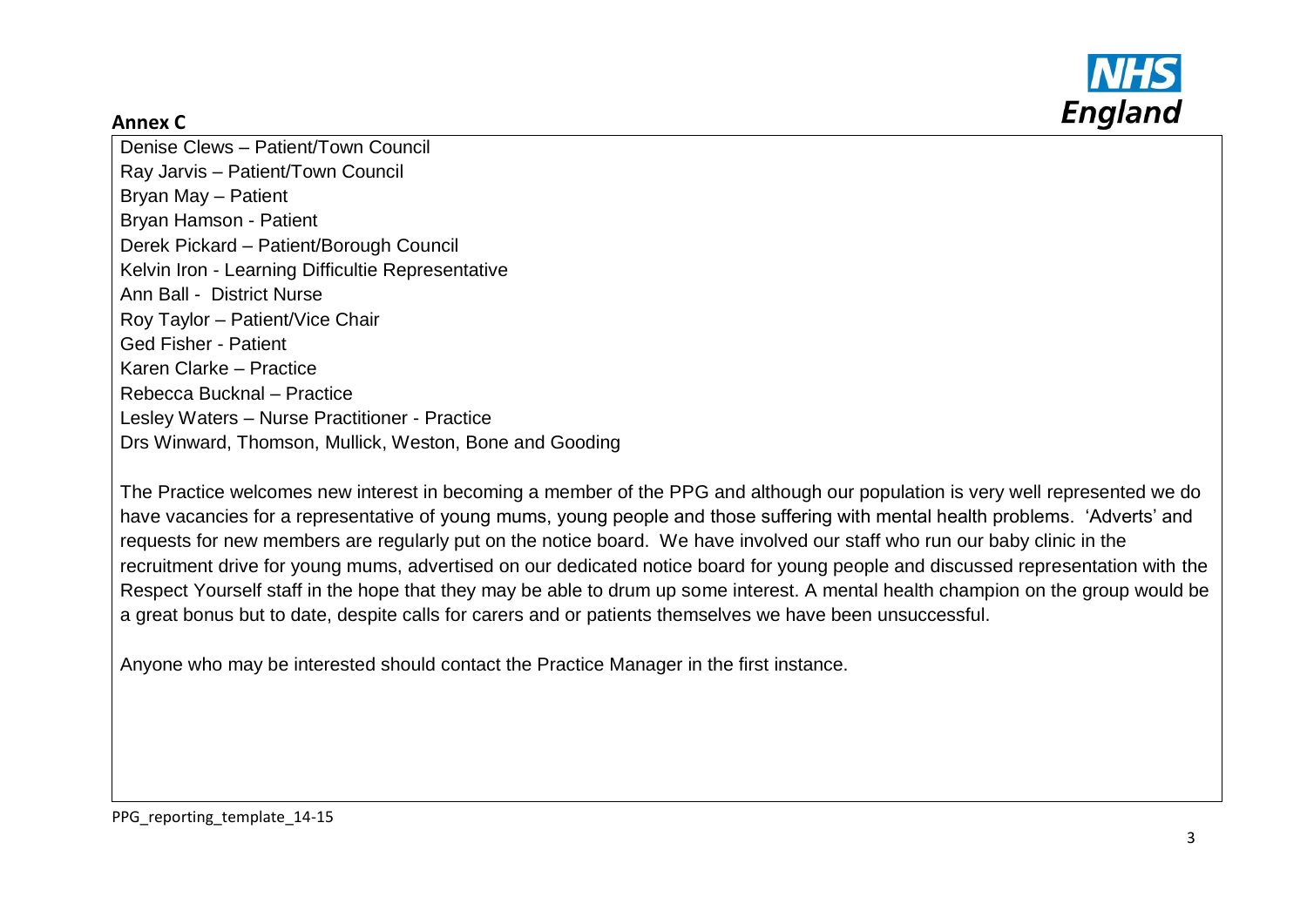

The practice is open;

Monday to Friday 8am – 5.30pm for face to face contact.

Monday to Friday 8.30am – 12.30pm and 1.45pm – 5.45pm - telephone access is available.

After 5.45pm the telephone system will give an alternative number to call, including that of the on call clinician who is available until 6.30pm.

Are there any specific characteristics of your practice population which means that other groups should be included in the PPG? e.g. a large student population, significant number of jobseekers, large numbers of nursing homes, or a LGBT community? NO

If you have answered yes, please outline measures taken to include those specific groups and whether those measures were successful:

# **2. Review of patient feedback**

Outline the sources of feedback that were reviewed during the year:

The Practice was CQC inspected in February, the feedback cards given out by CQC were fed back on the day to the Practice, this was then shared with the PPG.

NHS choices website it closely monitored and feedback discussed.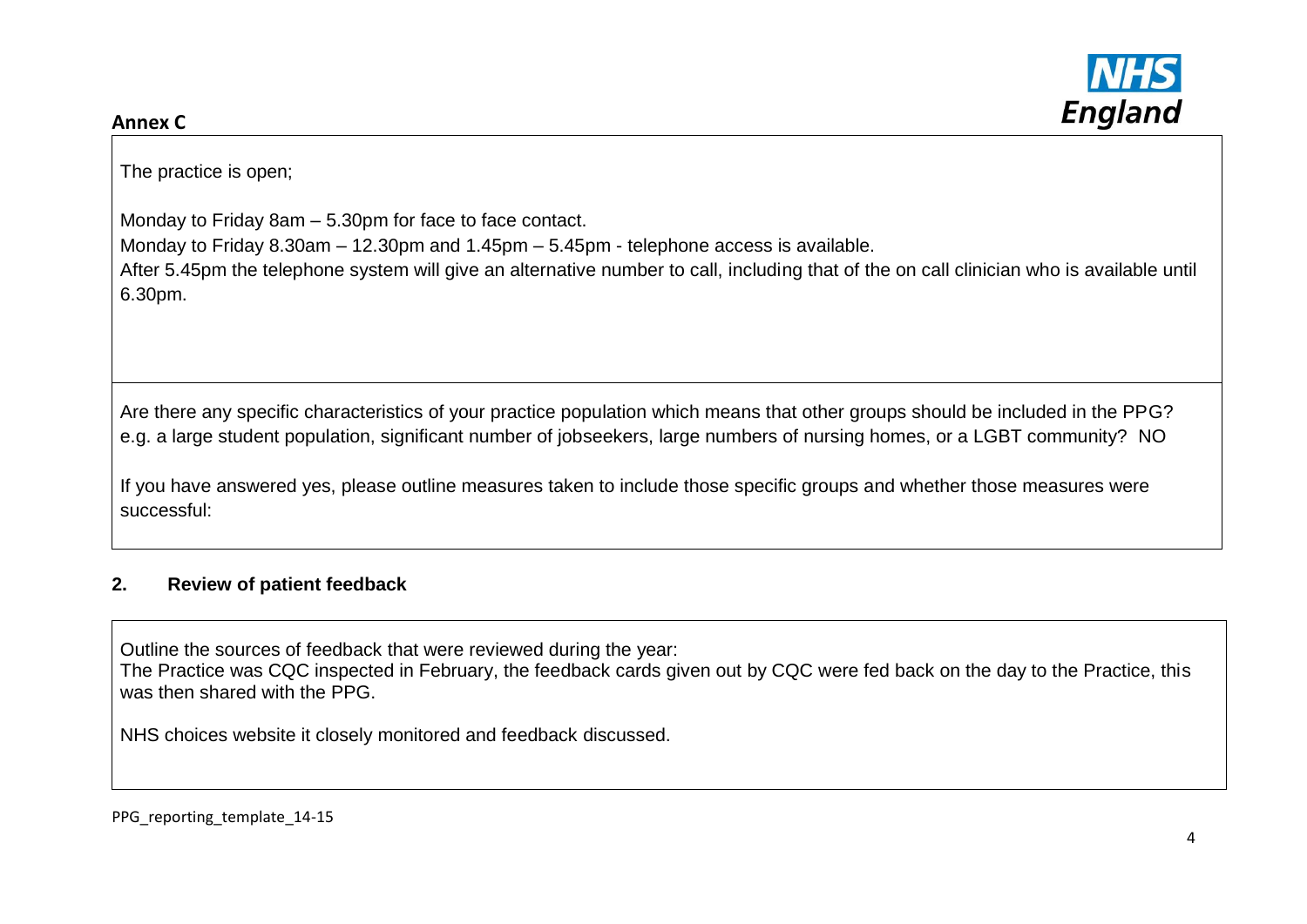

The Practice was involved in the East Midlands Friends and Family pilot until the middle to end of last year when we then went live with our own electronic version via a 'booth' in our waiting room – these results are shared at every meeting and in fact it was the PPG who organised and arranged for us to be part of the F&F pilot scheme.

It is a standing agenda item at our PPG meetings that all complaints/feedback reports are discussed.

Questionnaires were randomly distributed to patients who visited the practice and/or received home visits during the period 12<sup>th</sup> January to  $13<sup>th</sup>$  February 2015.

Results were collected via a depository in the waiting area or SAE for those receiving home visits, counted and handed over to a member of our PPG to analyse the results.

How frequently were these reviewed with the PRG?

As stated there is a standing agenda item at every meeting to discuss complaints, feedback, F&F and any other matters which come under this particular heading. The annual questionnaire results were discussed at our meeting on 16<sup>th</sup> March 2015, actions signed off and last year's progress also discussed and signed off.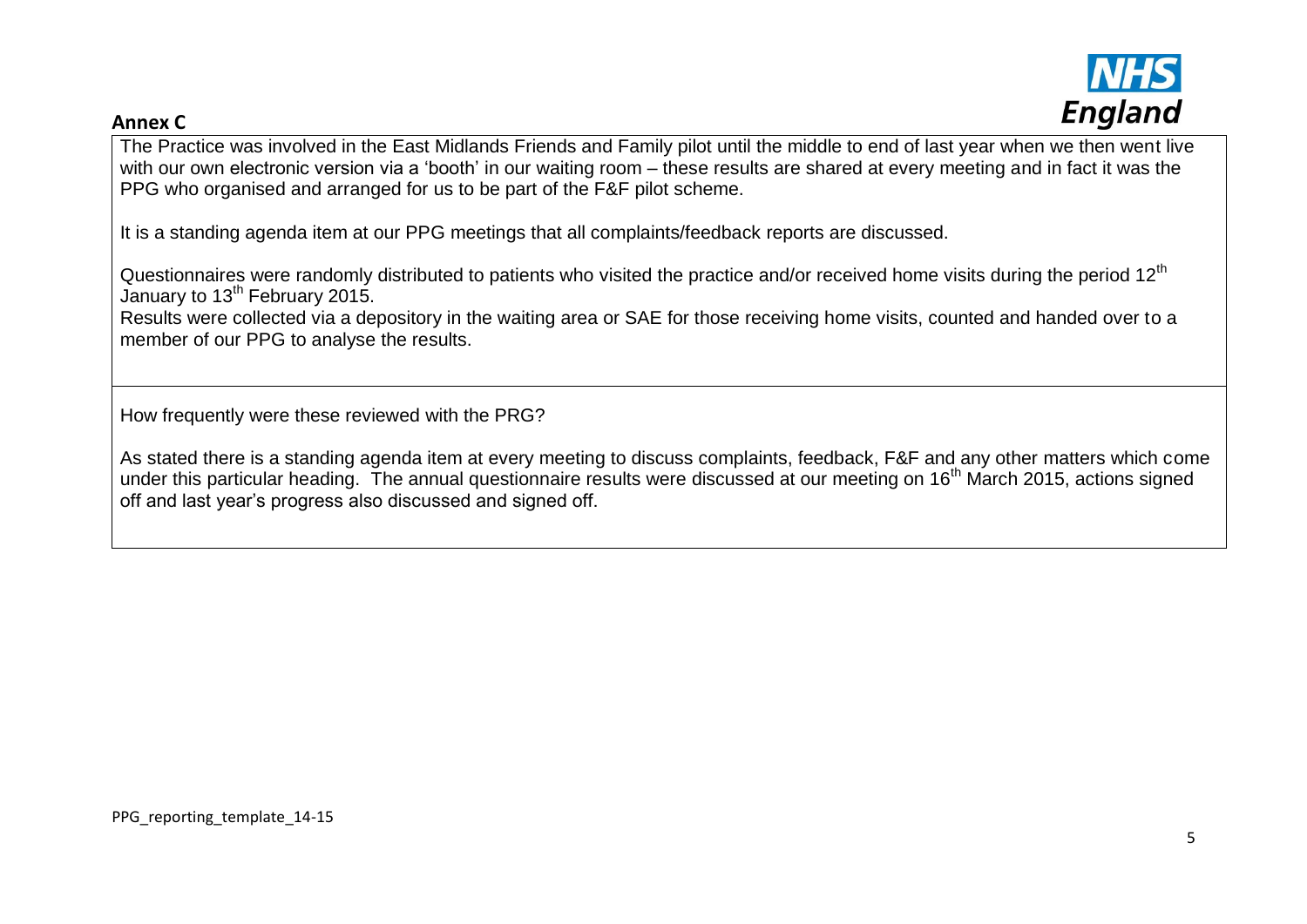

**3. Action plan priority areas and implementation**

# Priority area 1

Description of priority area:

The patients would like to see our waiting room revamped, brightened up and modernised.

What actions were taken to address the priority?

The Practice is currently gaining quotes in order to have our waiting room renovated, there is going to be some work done in the next financial year

Result of actions and impact on patients and carers (including how publicised):

Not yet known.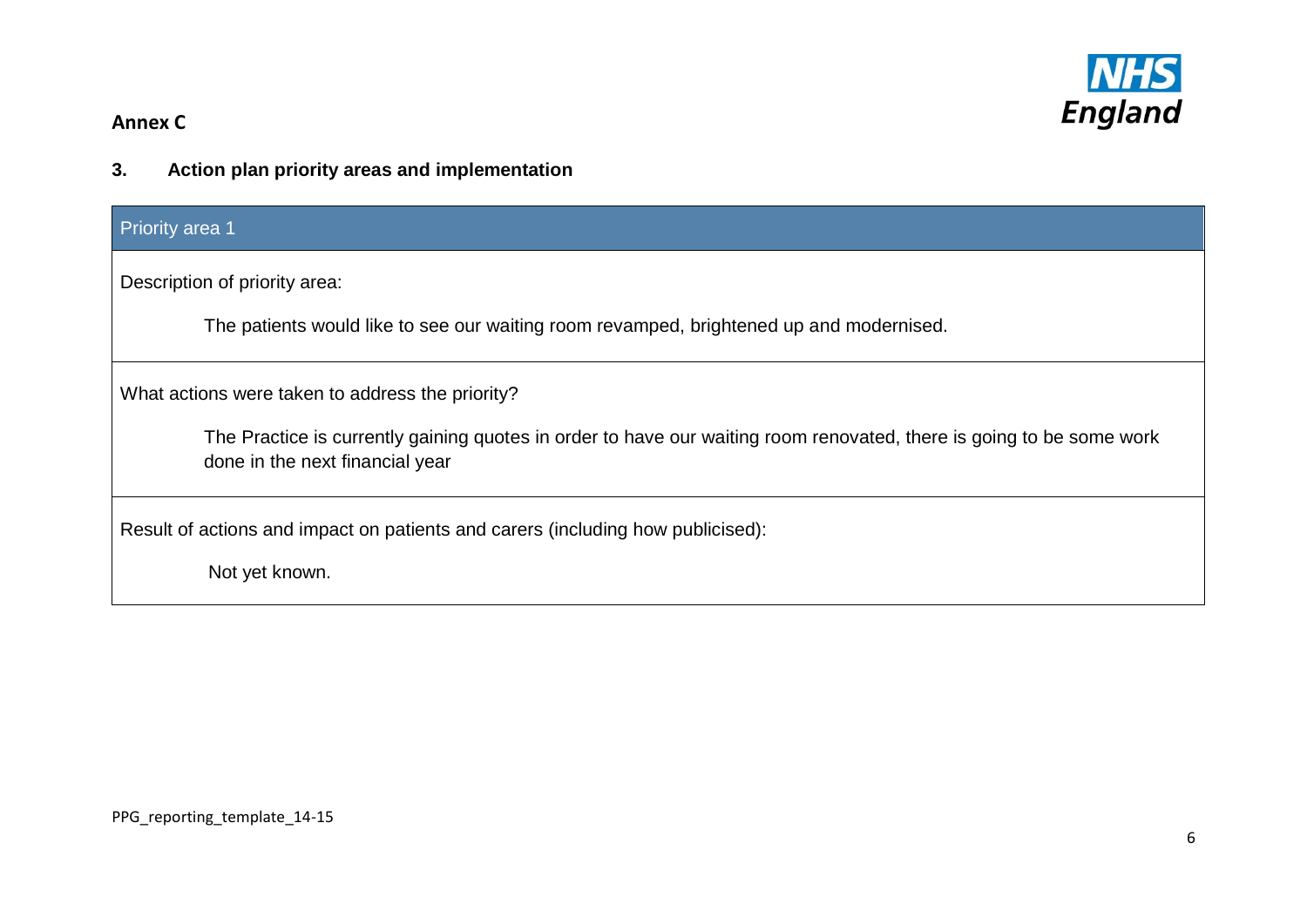

| <b>Priority area 2</b>                                                                                                                                                                                                                                                                                                                                             |
|--------------------------------------------------------------------------------------------------------------------------------------------------------------------------------------------------------------------------------------------------------------------------------------------------------------------------------------------------------------------|
| Description of priority area:                                                                                                                                                                                                                                                                                                                                      |
| The priority for the practice would be for the patients to use the on line forms for requests, the 24/7 booking system and<br>most importantly would be the self-check in more than it is currently being utilised. All of the above would cut down the<br>need for receptionist time tremendously and would free staff up to do other things to benefit patients. |
| What actions were taken to address the priority?                                                                                                                                                                                                                                                                                                                   |
| The practice will be doing an advertising campaign and will be encouraging patients to use the above more often.<br>We believe that once the patient has used the technology once and realise that it is not as difficult as they are imagining<br>that they will use it far more.                                                                                 |
| Result of actions and impact on patients and carers (including how publicised):                                                                                                                                                                                                                                                                                    |
| Not yet known.                                                                                                                                                                                                                                                                                                                                                     |
|                                                                                                                                                                                                                                                                                                                                                                    |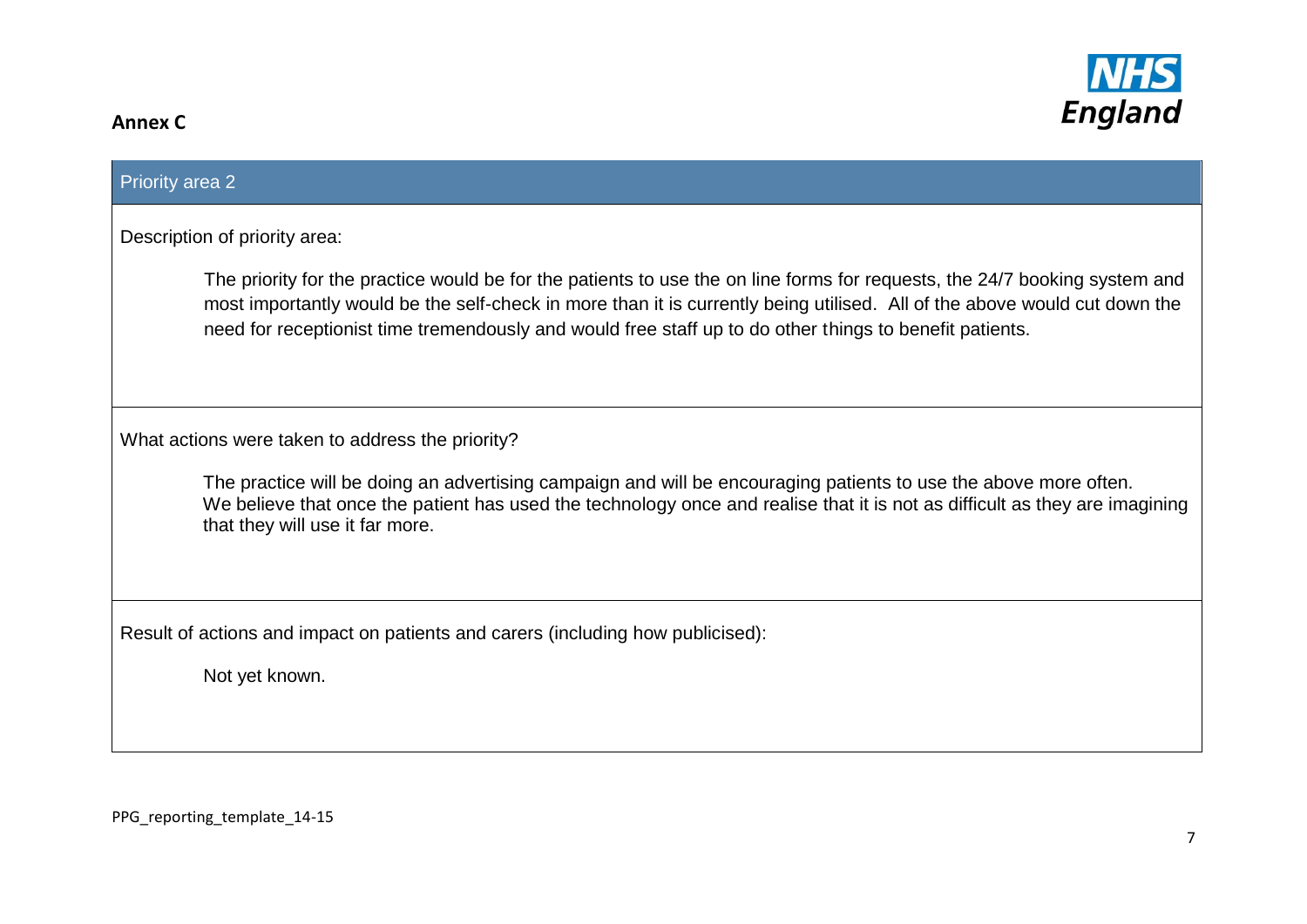

# Priority area 3

Description of priority area:

The Practice and the patients would very much like to see our car park developed, however, unfortunately there constraints beyond the Practice's control preventing this development.

What actions were taken to address the priority?

 We have tried for many years to purchase land adjacent to the practice in order to extend our car park. Unfortunately this is not forthcoming and therefore our hands are tied. The Practice will again approach the local Authority in order to try and resolve our parking problems/situation.

Result of actions and impact on patients and carers (including how publicised):

It would be a massive help all round, however, this is not going to happen.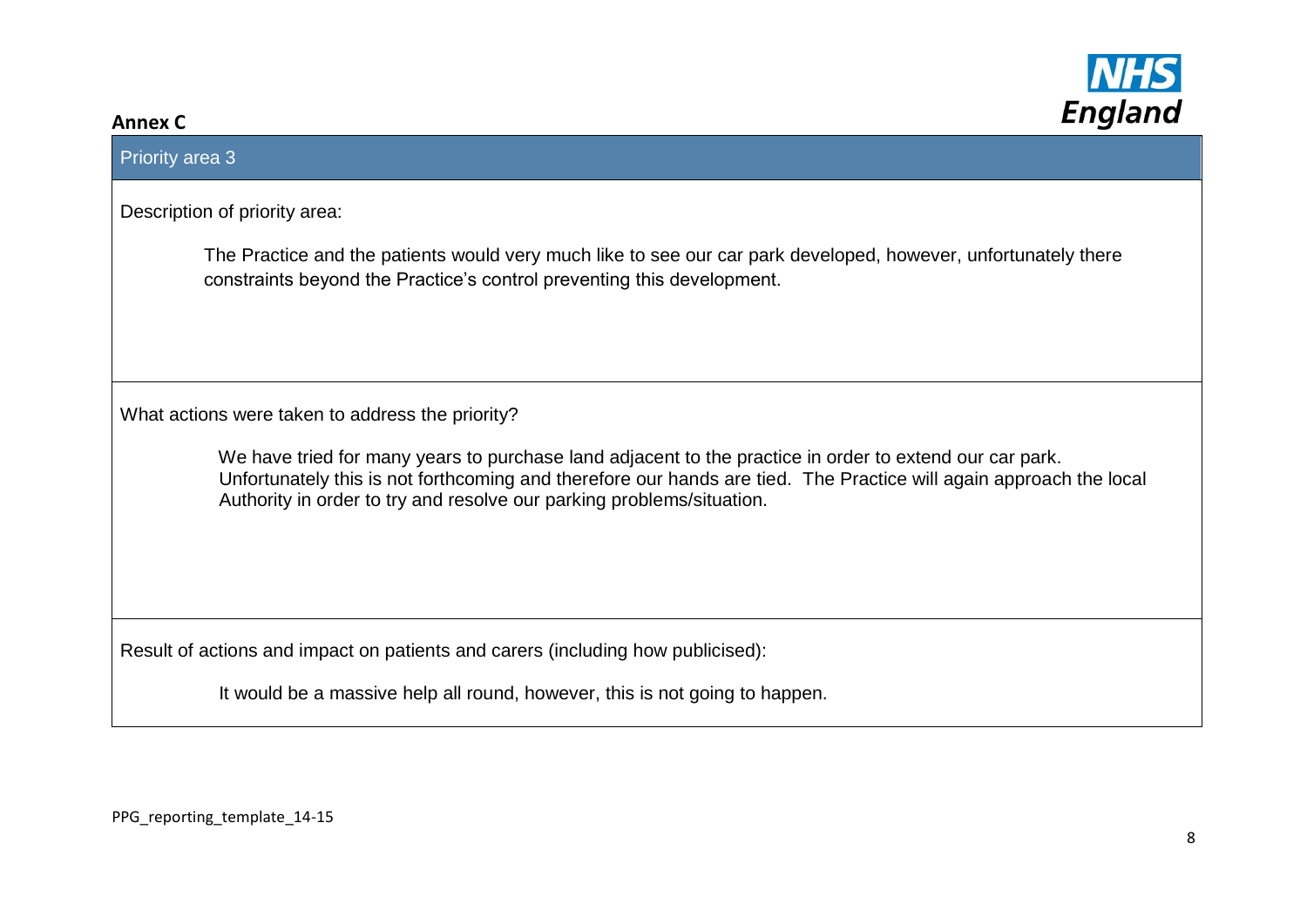# **England**

# **Annex C**

# **Progress on previous years**

If you have participated in this scheme for more than one year, outline progress made on issues raised in the previous year(s):

In previous years our feedback seems to have been based around our telephony services.

This year we have made a concerted effort to answer the telephones more quickly, offer to call people back rather than keep them on hold and generally try to sort out any queries on the first attempt rather than asking the patient to call back.

We were also told that the patient always seemed to get a different person on the phone on each occasion and they never knew who they were speaking to. The staff now give their names, both when answering calls and if the patient needs to call back.

The staff have received customer service training during the last year and have also shadowed each other on the telephones and on reception and have peer reviewed each other, giving both negative and positive feedback.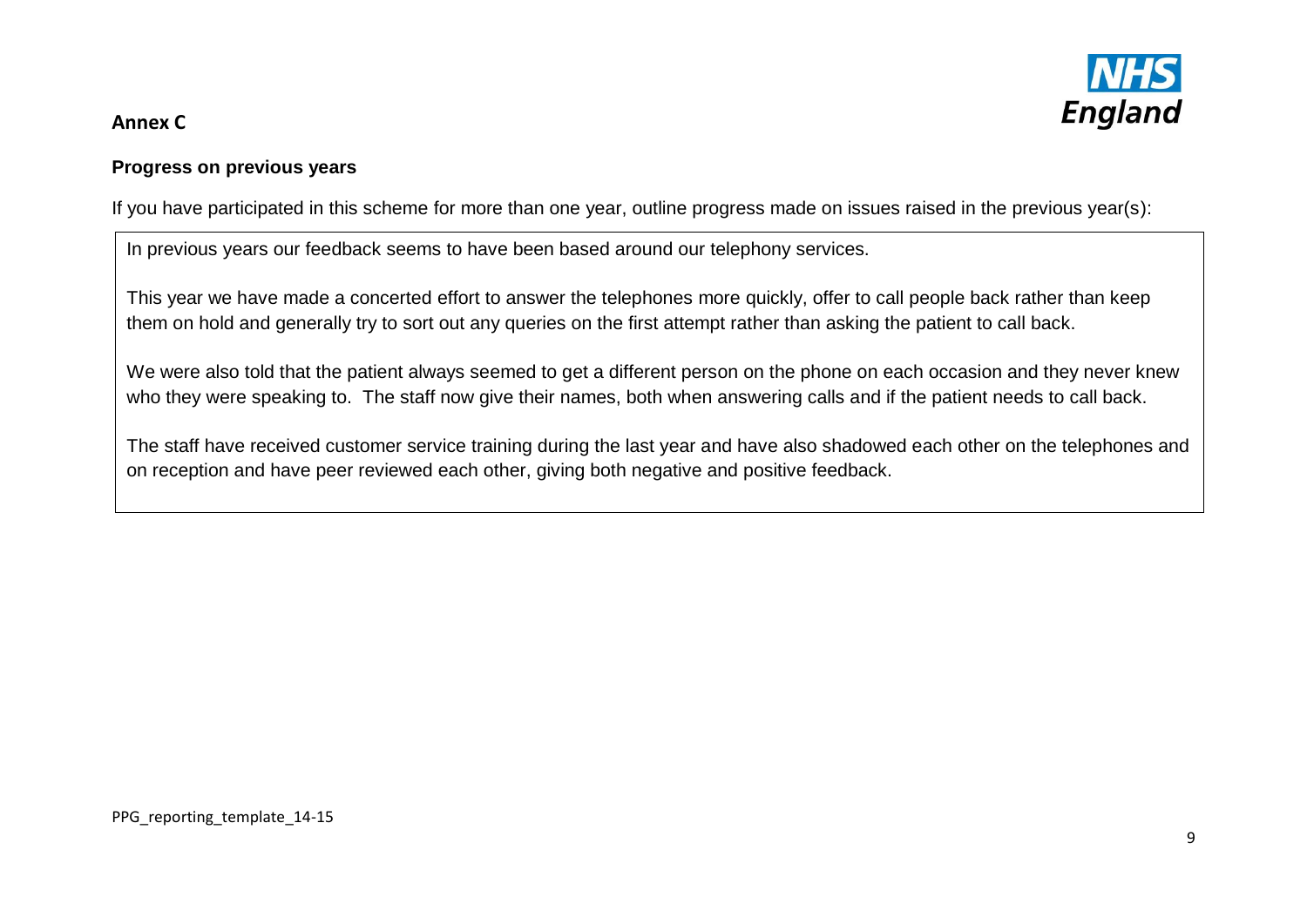

# **4. PPG Sign Off**

Report signed off by PPG: YES

Date of sign off: 16<sup>th</sup> March 2015

Has the report been published on the practice website? YES

How has the practice engaged with the PPG:

How has the practice made efforts to engage with seldom heard groups in the practice population?

Via adverts, dedicated notice boards, posters, group representatives, word of mouth, etc

Has the practice received patient and carer feedback from a variety of sources?

Yes

Was the PPG involved in the agreement of priority areas and the resulting action plan?

Yes

How has the service offered to patients and carers improved as a result of the implementation of the action plan?

As yet unknown, however, the improvement in reception services over the last year is very noticeable. We understand that the waiting room is soon to be spruced up – this will make a big difference. The ongoing problem of the car park is the biggest problem.

Do you have any other comments about the PPG or practice in relation to this area of work?

No

PPG reporting template 14-15